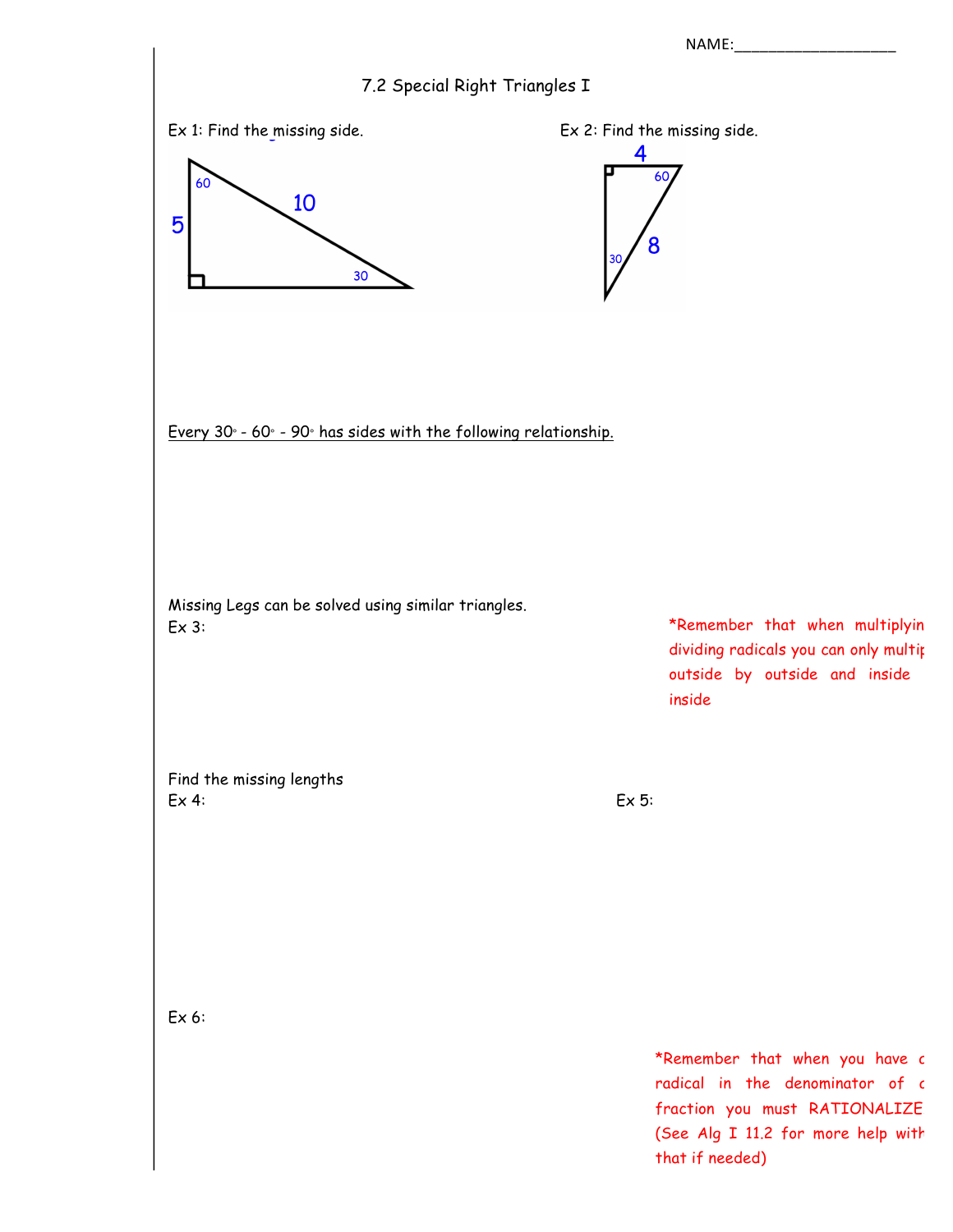

Ex 8: Ex 9:

Ex 10: Let's take it up a notch! Find x.

Mr. Kelly called Mr. Brust over to his house to move a box up some stairs to his second floor like he saw how to do on "The Big Bang Theory" using math. When they were finished they wanted to see how far they moved it. They measured along the floor and realized the longer leg was 12 feet long. How far did they move it?

You try...find the missing legs in simplified radical form.

1) and  $\overline{c}$  2)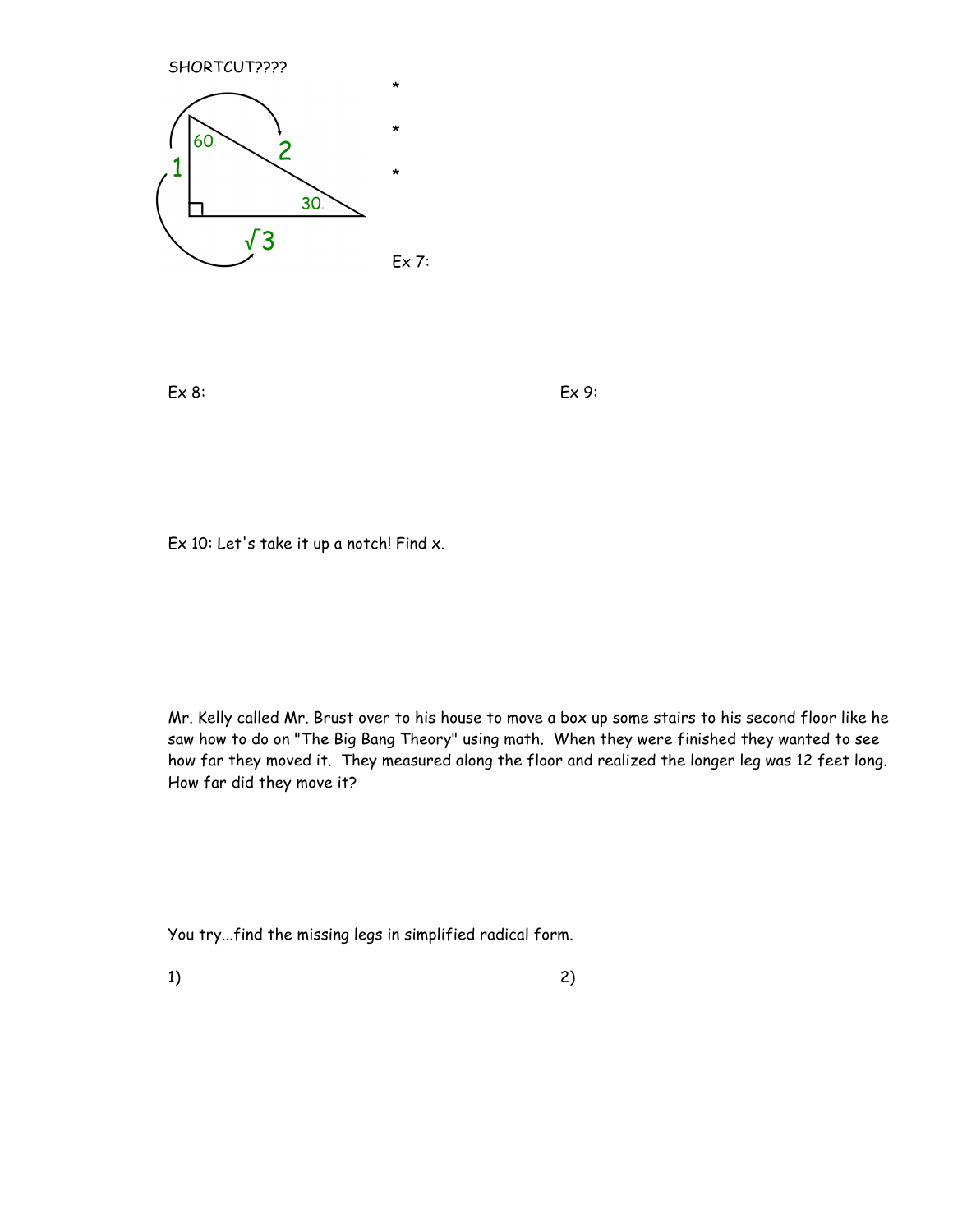

 $\mathcal{L}_\text{max}$  , and the contribution of the contribution of the contribution of the contribution of the contribution of the contribution of the contribution of the contribution of the contribution of the contribution of t

\_\_\_\_\_\_\_\_\_\_\_\_\_\_\_\_\_\_\_\_\_\_\_\_\_\_\_\_\_\_\_\_\_\_\_\_\_\_\_\_\_\_\_\_\_\_\_\_\_\_\_\_\_\_\_\_\_\_\_\_\_\_\_\_\_\_\_\_\_\_\_\_\_\_\_\_\_\_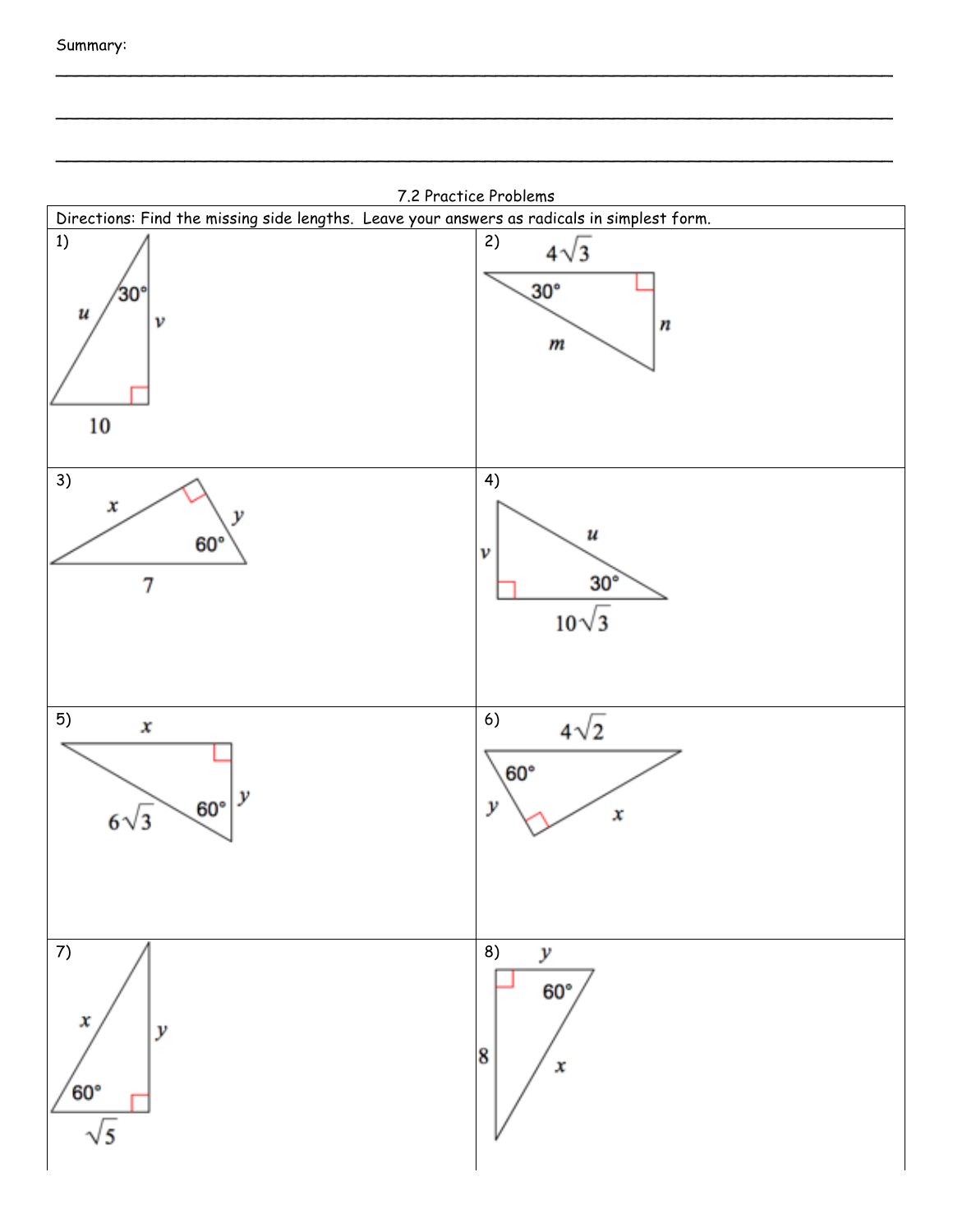